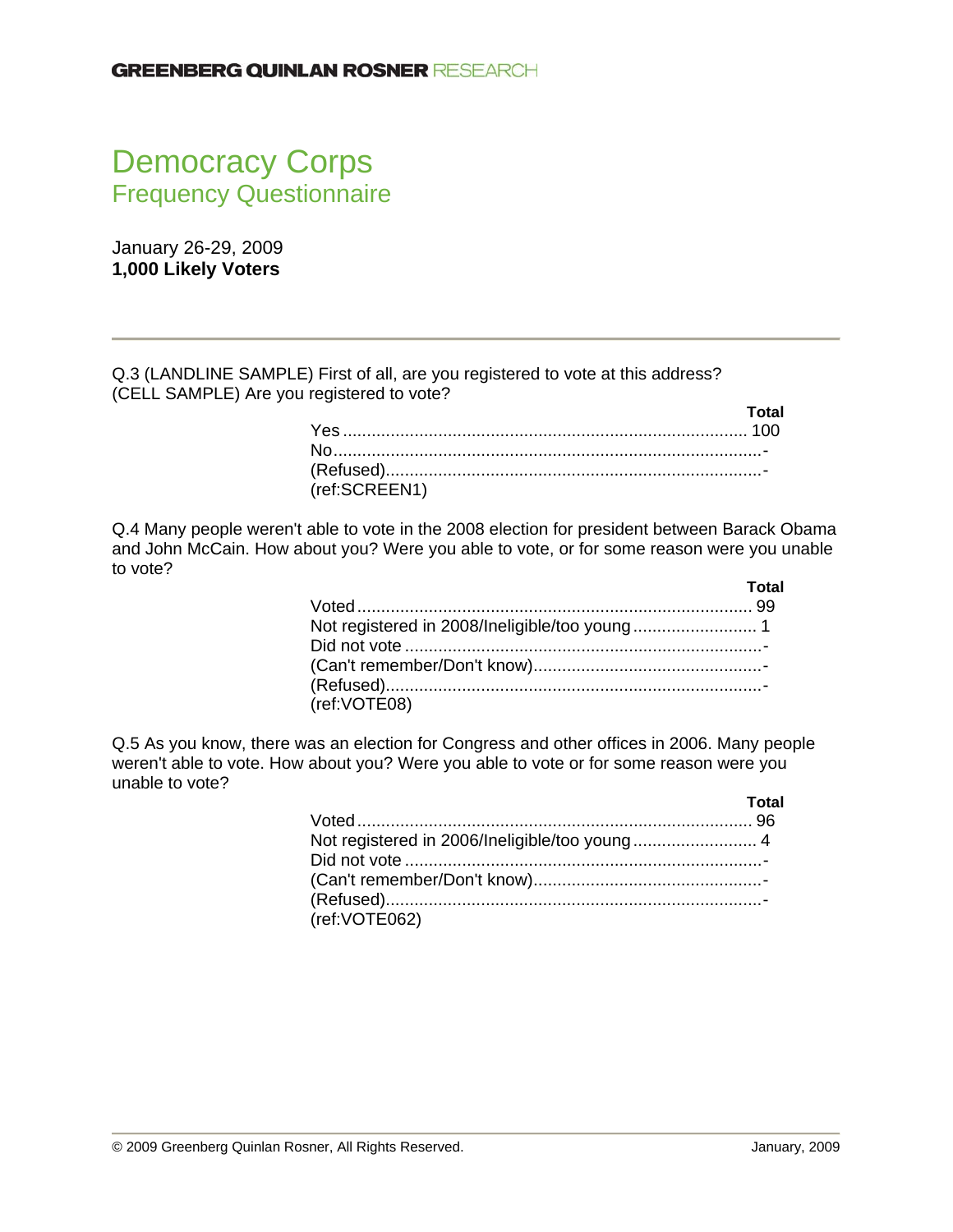Q.9 I know it is far off, but what are the chances of your voting in the election for Congress in 2010: are you almost certain to vote, will you probably vote, are the chances 50-50, or don't you think you will vote?

| $r$ ef:CP10) |  |
|--------------|--|

Q.10 Generally speaking, do you think that things in this country are going in the right direction, or do you feel things have gotten pretty seriously off on the wrong track?

|              | Total |
|--------------|-------|
|              |       |
|              |       |
|              |       |
|              |       |
| (ref:DIRECT) |       |

Q.11 Do you approve or disapprove of the way Barack Obama is handling his job as president?

| Total |
|-------|
|       |
|       |
|       |
|       |
|       |
|       |
|       |
|       |

(ref:BOAPP)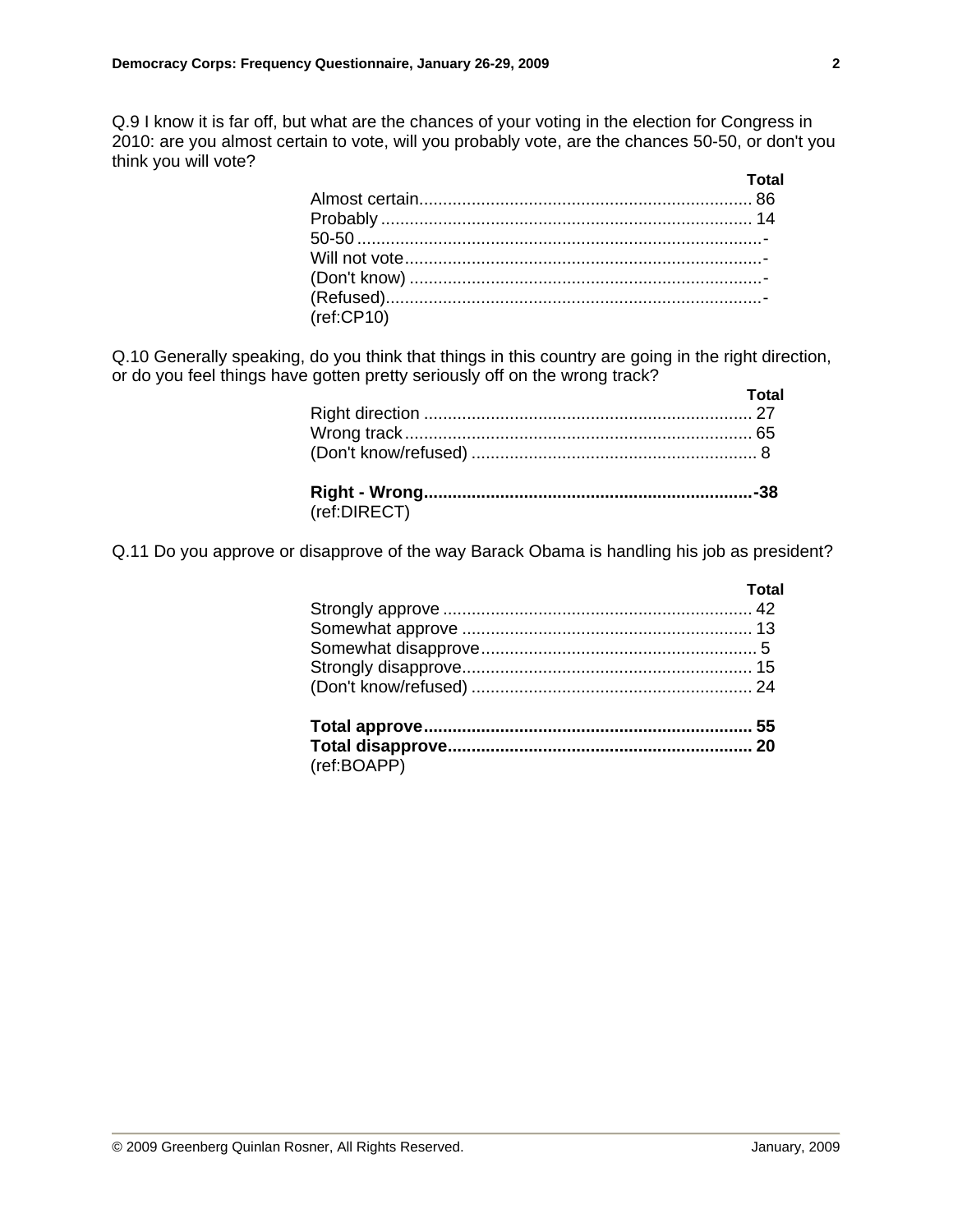Q.12 Now, I'd like to rate your feelings toward some people and organizations, with one hundred meaning a VERY WARM, FAVORABLE feeling; zero meaning a VERY COLD, UNFAVORABLE feeling; and fifty meaning not particularly warm or cold. You can use any number from zero to one hundred, the higher the number the more favorable your feelings are toward that person or organization. If you have no opinion or never heard of that person or organization, please say so.

|                                                      | %<br><b>Mean Warm</b> | %<br>Cool | %<br>ID |
|------------------------------------------------------|-----------------------|-----------|---------|
|                                                      | 35                    | 42        | 97      |
|                                                      | 48                    | 35        | 98      |
|                                                      | 43                    | 35        | 96      |
|                                                      | 62                    | 20        | 97      |
| [426 Respondents]                                    |                       | 17        | 78      |
| [394 Respondents]                                    |                       | 21        | 78      |
|                                                      | 33                    | 40        | 95      |
|                                                      | 48                    | 30        | 91      |
| 19 The N.R.A., or National Rifle Association  57.1   | 48                    | 29        | 94      |
|                                                      | 39                    | 38        | 95      |
| 21 NAFTA and international trade agreements  43.7 27 |                       | 37        | 87      |
|                                                      | 39                    | 37        | 96      |
| (ref: THERM04/THERM204)                              | 30                    | 50        | 95      |

 $\overline{a}$ 

<sup>&</sup>lt;sup>1</sup> Names of actual incumbents inserted without party identification. Question asked in landline sample only and not of respondents in open-seat districts (California 32, Illinois 05 and New York 20)

<sup>© 2009</sup> Greenberg Quinlan Rosner, All Rights Reserved. January, 2009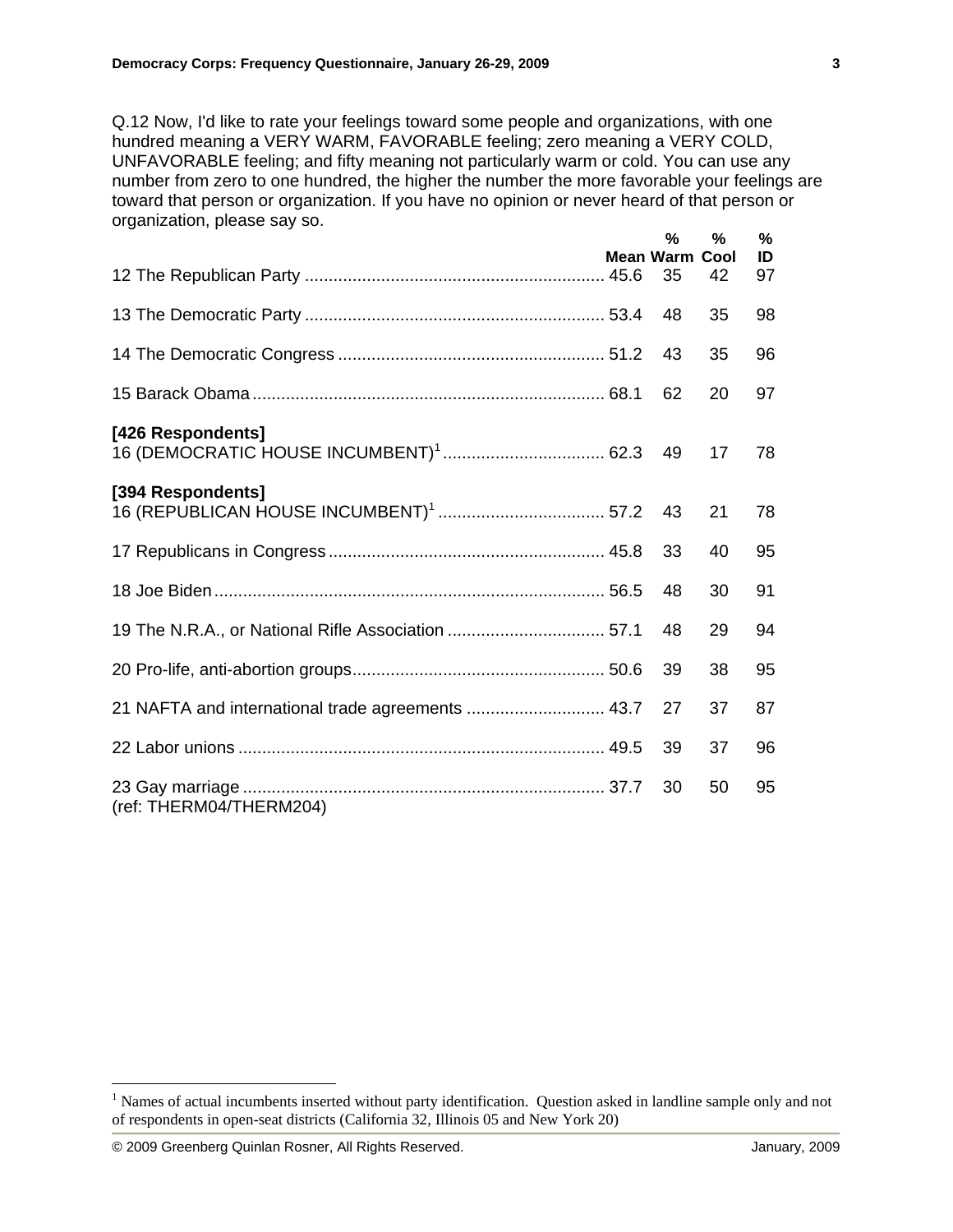Q.24 From what you have seen and heard so far about Barack Obama's policies and goals for the country, would you say that you support or oppose his policies and goals?

|               | Total |
|---------------|-------|
|               |       |
|               |       |
|               |       |
|               |       |
|               |       |
|               |       |
|               |       |
|               |       |
| (ref:BOPOLIC) |       |

Q.25 As you may have heard, President Obama says his first act will be to pass an economic recovery plan. From what you have heard about Obama's plan, do you favor or oppose his proposal?

|                | Total |
|----------------|-------|
|                |       |
|                |       |
|                |       |
|                |       |
|                |       |
|                |       |
|                |       |
|                |       |
| (ref:STMPROP2) |       |

Q.26 If your Representative in Congress voted in favor of President Obama's economic recovery plan, would it make you more or less likely to support your Representative for reelection it two years, or does it make no difference?

|               | Total |
|---------------|-------|
|               |       |
|               |       |
|               |       |
|               |       |
|               |       |
|               |       |
|               |       |
|               |       |
|               |       |
| (ref:STMVOTE) |       |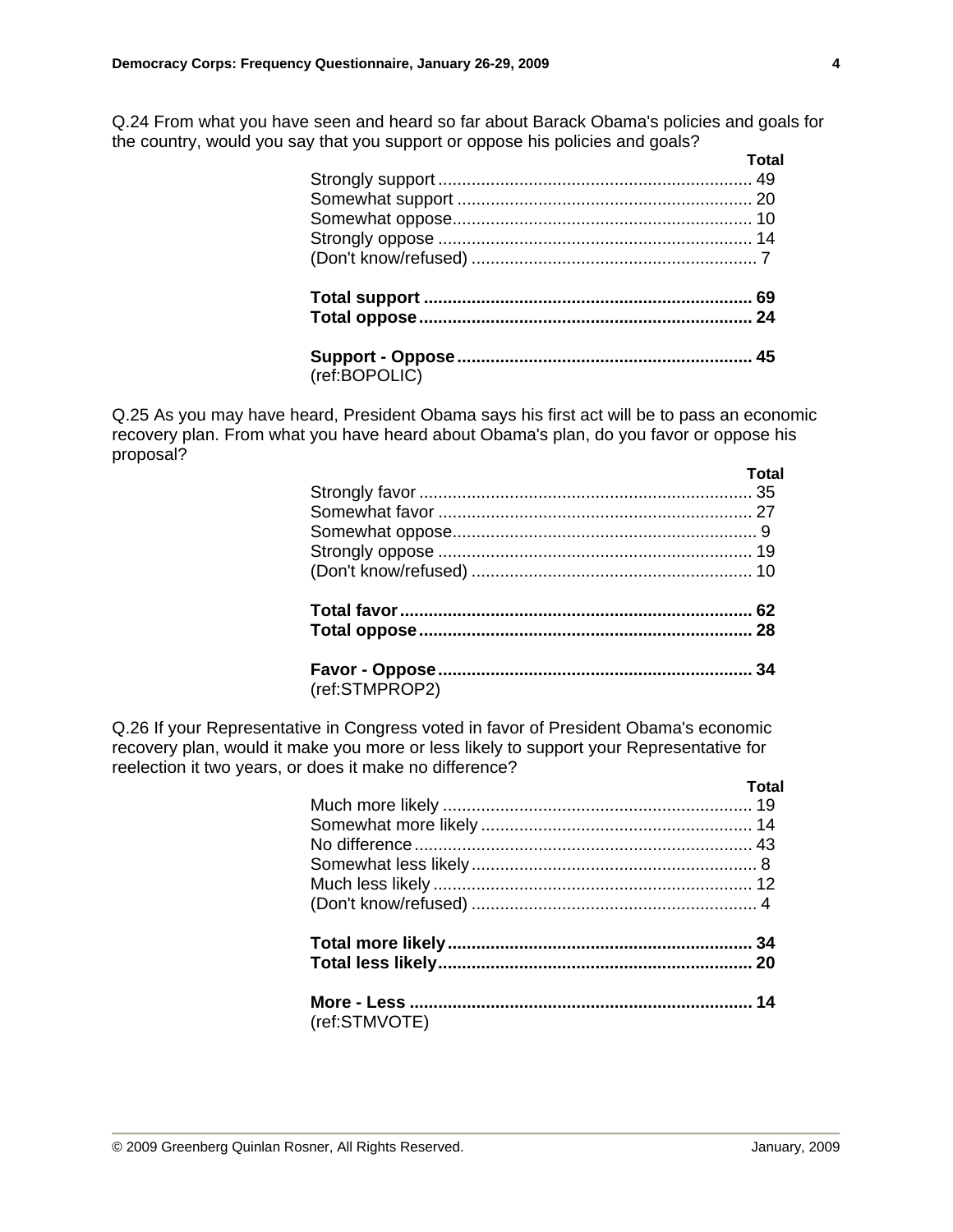Q.27 Now, I am going to read you a list of words and phrases which people use to describe political figures. For each word or phrase, please tell me whether it describes Barack Obama very well, well, not too well, or not well at all.

|                                                          | <b>Very</b><br>Well | Well<br>31 | <b>Not</b><br><b>Too</b><br>Well<br>11 | <b>Not</b><br>Well<br>At All<br>8 | DK/<br>Ref<br>5 | <b>Total</b><br>Well<br>76 | <b>Total Well</b><br><b>Not</b><br>Well<br>18 | <b>Not</b><br>58 |
|----------------------------------------------------------|---------------------|------------|----------------------------------------|-----------------------------------|-----------------|----------------------------|-----------------------------------------------|------------------|
| 28 Honest and trustworthy40                              |                     | 31         | 12                                     | 10                                | $\overline{7}$  | 71                         | 22                                            | 49               |
| 29 Shares your values 35                                 |                     | 28         | 15                                     | 18                                | 3               | 63                         | 33                                            | 30               |
|                                                          |                     | 30         | 15                                     | 15                                | 5               | 65                         | 30                                            | 34               |
| 31 Will keep America strong 34                           |                     | 32         | 15                                     | 13                                | 6               | 66                         | 28                                            | 38               |
| [500 Respondents]<br>32 (SPLIT A) Means what he says and |                     | 35         | 12                                     | 10                                | 8               | 70                         | 22                                            | 48               |
| 33 Makes me feel hopeful about the                       |                     | 24         | 16                                     | 14                                | 3               | 67                         | 30                                            | 37               |
| 34 Has realistic solutions to the                        |                     | 35         | 17                                     | 14                                | 5               | 65                         | 31                                            | 34               |
|                                                          |                     | 29         | 16                                     | 10                                | 5               | 69                         | 26                                            | 43               |
| [500 Respondents]<br>36 (SPLIT B) Keeps his promises27   |                     | 33         | 13                                     | 7                                 | 19              | 61                         | 21                                            | 40               |
| 37 Willing to work with both parties48                   |                     | 31         | 10                                     | 7                                 | 3               | 79                         | 18                                            | 61               |
|                                                          |                     | 34         | 13                                     | $\overline{7}$                    | 13              | 67                         | 20                                            | 47               |
|                                                          |                     | 33         | 12                                     | 11                                | 5               | 73                         | 23                                            | 50               |
| 40 The right leader for these times 42                   |                     | 23         | 15                                     | 13                                | 6               | 65                         | 28                                            | 37               |
| (ref:BOPOS)                                              |                     | 35         | 6                                      | 5                                 | 6               | 84                         | 10                                            | 74               |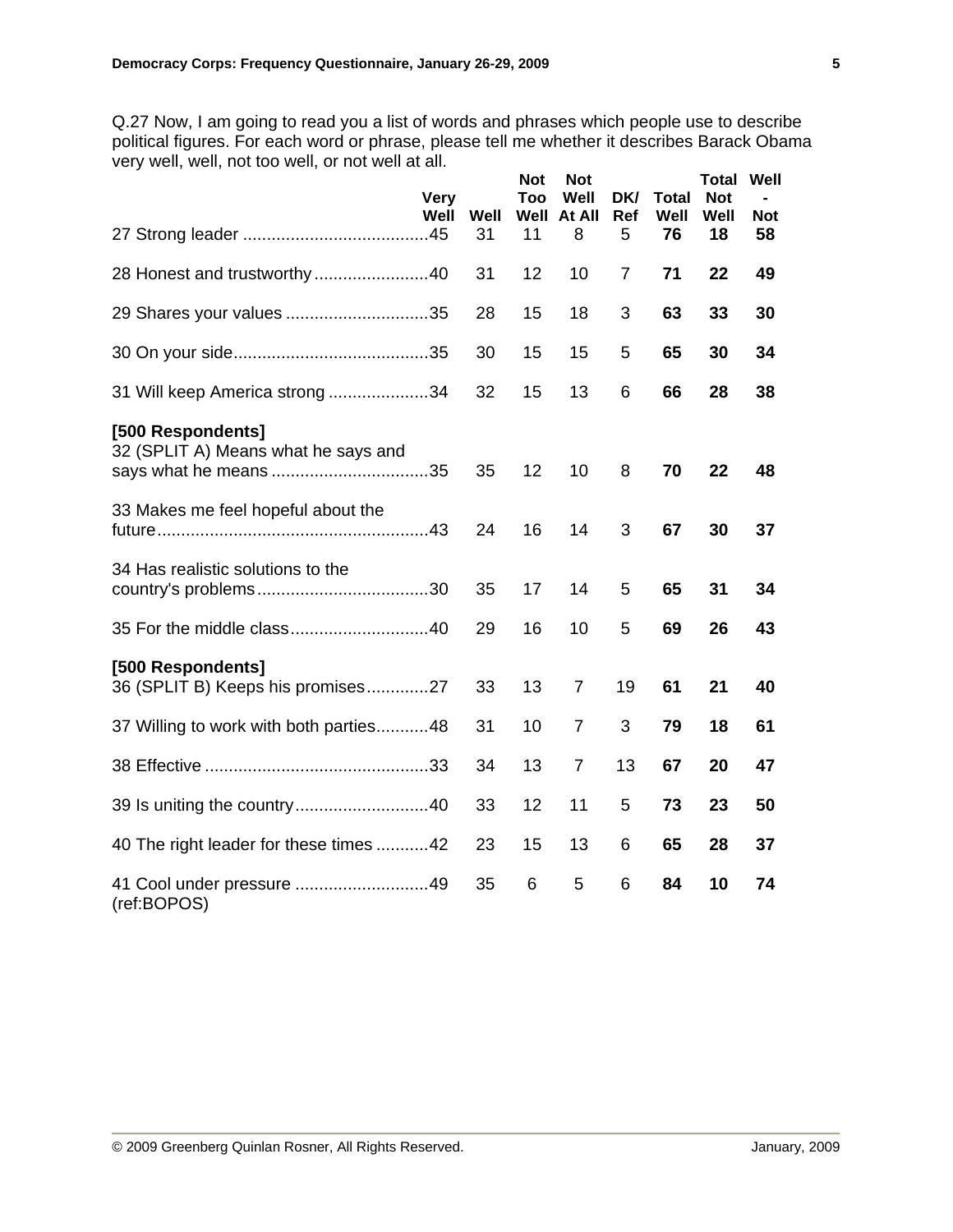Q.42 Now, I am going to read you a list of words and phrases which people use to describe political figures. For each word or phrase, please tell me whether it describes Barack Obama very well, well, not too well, or not well at all.

|                                                                             | Very<br>Well | Well<br>20 | <b>Not</b><br>Too<br>Well<br>27 | <b>Not</b><br>Well<br>At All<br>23 | DK/<br>Ref<br>6 | <b>Total</b><br>Well<br>44 | <b>Total</b><br><b>Not</b><br>Well<br>50 | Well<br><b>Not</b><br>-6 |
|-----------------------------------------------------------------------------|--------------|------------|---------------------------------|------------------------------------|-----------------|----------------------------|------------------------------------------|--------------------------|
| [500 Respondents]<br>43 (SPLIT A) Too willing to withdraw                   |              | 29         | 21                              | 16                                 | 4               | 58                         | 37                                       | 21                       |
| [500 Respondents]<br>44 (SPLIT B) Sometimes arrogant17                      |              | 17         | 29                              | 33                                 | 4               | 34                         | 62                                       | $-28$                    |
|                                                                             |              | 24         | 25                              | 16                                 | 6               | 53                         | 41                                       | 12                       |
| 46 Promises things that sound good<br>but won't be able to get them done26  |              | 23         | 27                              | 19                                 | 6               | 49                         | 45                                       | 4                        |
|                                                                             |              | 20         | 25                              | 28                                 | 5               | 43                         | 53                                       | $-10$                    |
| [500 Respondents]<br>48 (SPLIT A) Can't control his own                     |              | 23         | 32                              | 20                                 | 11              | 38                         | 52                                       | $-14$                    |
| [500 Respondents]<br>49 (SPLIT A) Can't break the gridlock                  |              | 29         | 28                              | 16                                 | 12 <sub>2</sub> | 45                         | 43                                       | $\mathbf{2}$             |
| [500 Respondents]<br>50 (SPLIT B) Part of the mess in                       |              | 18         | 27                              | 34                                 | 5               | 34                         | 61                                       | $-27$                    |
| [500 Respondents]<br>51 (SPLIT B) Is a typical politician 25<br>(ref:BONEG) |              | 22         | 25                              | 25                                 | 3               | 47                         | 50                                       | -3                       |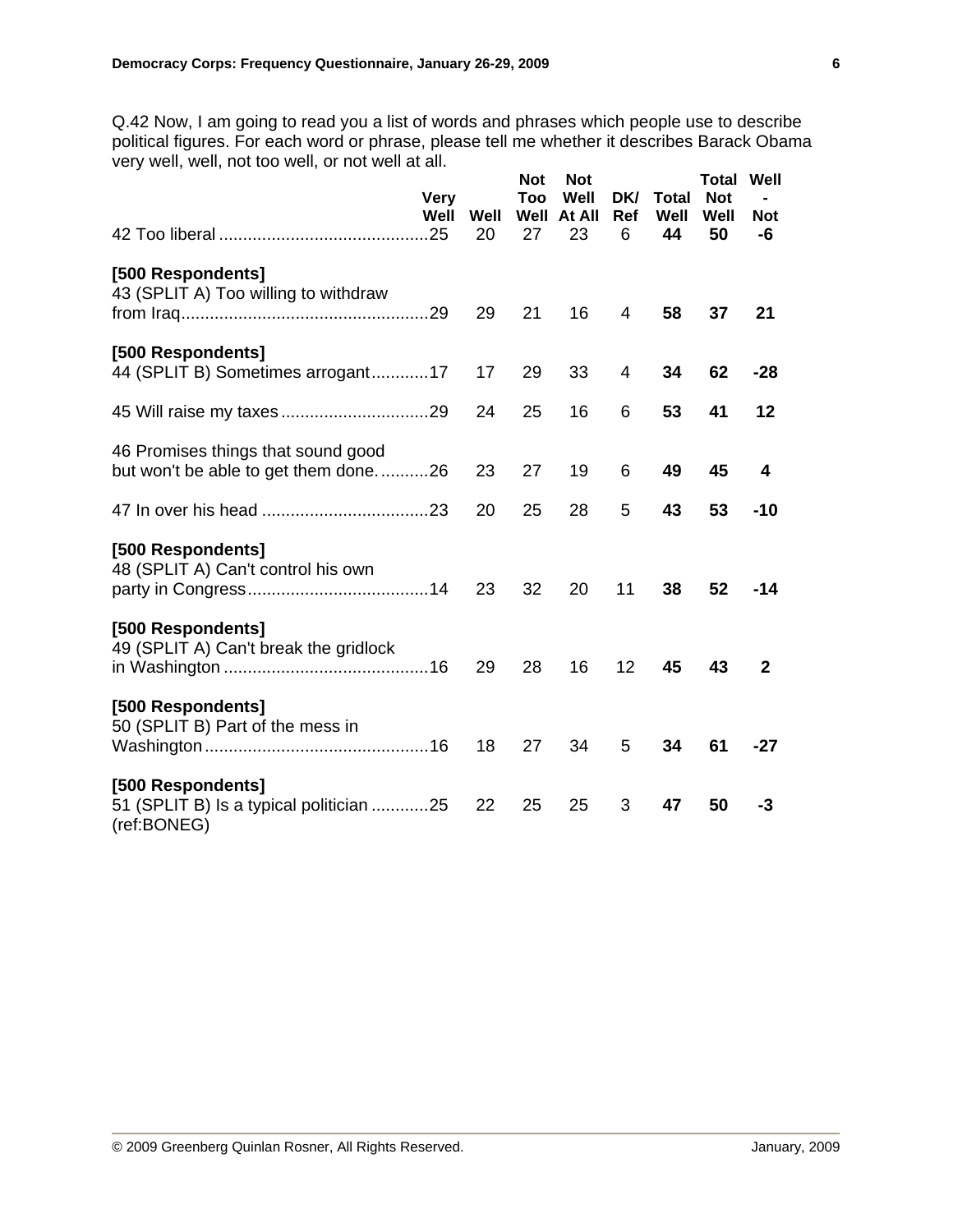Q.52 Now I'm going to read you some pairs of statements. After I read each pair, please tell me whether the FIRST statement or the SECOND statement comes closer to your own view, even if neither is exactly right.

|                                                      |                 | 1 <sup>st</sup>   | 2 <sup>nd</sup> |                                   |   |   |                |                 | <b>Total Total</b> | 1 <sup>st</sup> |
|------------------------------------------------------|-----------------|-------------------|-----------------|-----------------------------------|---|---|----------------|-----------------|--------------------|-----------------|
|                                                      | 1 <sup>st</sup> | <b>Not</b>        | <b>Not</b>      | 2 <sup>nd</sup>                   |   |   | Dk/            | 1 <sup>st</sup> | 2 <sup>nd</sup>    |                 |
|                                                      |                 |                   |                 | Strng Strng Strng Strng Both Nthr |   |   | Ref            |                 | Stmt Stmt          | 2 <sup>nd</sup> |
| [500 Respondents]                                    |                 |                   |                 |                                   |   |   |                |                 |                    |                 |
| 52 (SPLIT A) Congress                                |                 |                   |                 |                                   |   |   |                |                 |                    |                 |
| should support Barack                                |                 |                   |                 |                                   |   |   |                |                 |                    |                 |
| Obama's agenda as much                               |                 |                   |                 |                                   |   |   |                |                 |                    |                 |
| as possible and help the<br>Obama administration get |                 |                   |                 |                                   |   |   |                |                 |                    |                 |
| its programs passed so                               |                 |                   |                 |                                   |   |   |                |                 |                    |                 |
| the new president has a                              |                 |                   |                 |                                   |   |   |                |                 |                    |                 |
| chance to make the kinds                             |                 |                   |                 |                                   |   |   |                |                 |                    |                 |
| of changes he thinks the                             |                 |                   |                 |                                   |   |   |                |                 |                    |                 |
| country needs.                                       |                 |                   |                 |                                   |   |   |                |                 |                    |                 |
| <b>OR</b>                                            |                 |                   |                 |                                   |   |   |                |                 |                    |                 |
| While Congress should                                |                 |                   |                 |                                   |   |   |                |                 |                    |                 |
| consider what Barack                                 |                 |                   |                 |                                   |   |   |                |                 |                    |                 |
| Obama wants, it should                               |                 |                   |                 |                                   |   |   |                |                 |                    |                 |
| have an independent<br>agenda and pass its own       |                 |                   |                 |                                   |   |   |                |                 |                    |                 |
| alternatives for dealing                             |                 |                   |                 |                                   |   |   |                |                 |                    |                 |
| with the country's                                   |                 |                   |                 |                                   |   |   |                |                 |                    |                 |
| problems, even if they are                           |                 |                   |                 |                                   |   |   |                |                 |                    |                 |
| in conflict with Obama's                             |                 |                   |                 |                                   |   |   |                |                 |                    |                 |
|                                                      |                 | $12 \overline{ }$ | 12              | 29                                | 1 | 1 | $\overline{2}$ | 54              | 42                 | 12              |
| [500 Respondents]                                    |                 |                   |                 |                                   |   |   |                |                 |                    |                 |
| 53 (SPLIT B) We must                                 |                 |                   |                 |                                   |   |   |                |                 |                    |                 |
| pass an economic                                     |                 |                   |                 |                                   |   |   |                |                 |                    |                 |
| recovery package now                                 |                 |                   |                 |                                   |   |   |                |                 |                    |                 |
| because there is no                                  |                 |                   |                 |                                   |   |   |                |                 |                    |                 |
| choice, then we can focus                            |                 |                   |                 |                                   |   |   |                |                 |                    |                 |
| on reigning in spending<br>and balancing the budget  |                 |                   |                 |                                   |   |   |                |                 |                    |                 |
| once our economy is on                               |                 |                   |                 |                                   |   |   |                |                 |                    |                 |
| the road to recovery.                                |                 |                   |                 |                                   |   |   |                |                 |                    |                 |
| <b>OR</b>                                            |                 |                   |                 |                                   |   |   |                |                 |                    |                 |
| With a deficit of over a                             |                 |                   |                 |                                   |   |   |                |                 |                    |                 |
| trillion dollars, we can't                           |                 |                   |                 |                                   |   |   |                |                 |                    |                 |
| afford to spend another                              |                 |                   |                 |                                   |   |   |                |                 |                    |                 |
| trillion dollars on a costly                         |                 |                   |                 |                                   |   |   |                |                 |                    |                 |
| economic stimulus                                    | 44              | 12                | 9               | 31                                | 0 |   | 3              | 56              | 40                 | 16              |
| package.                                             |                 |                   |                 |                                   |   |   |                |                 |                    |                 |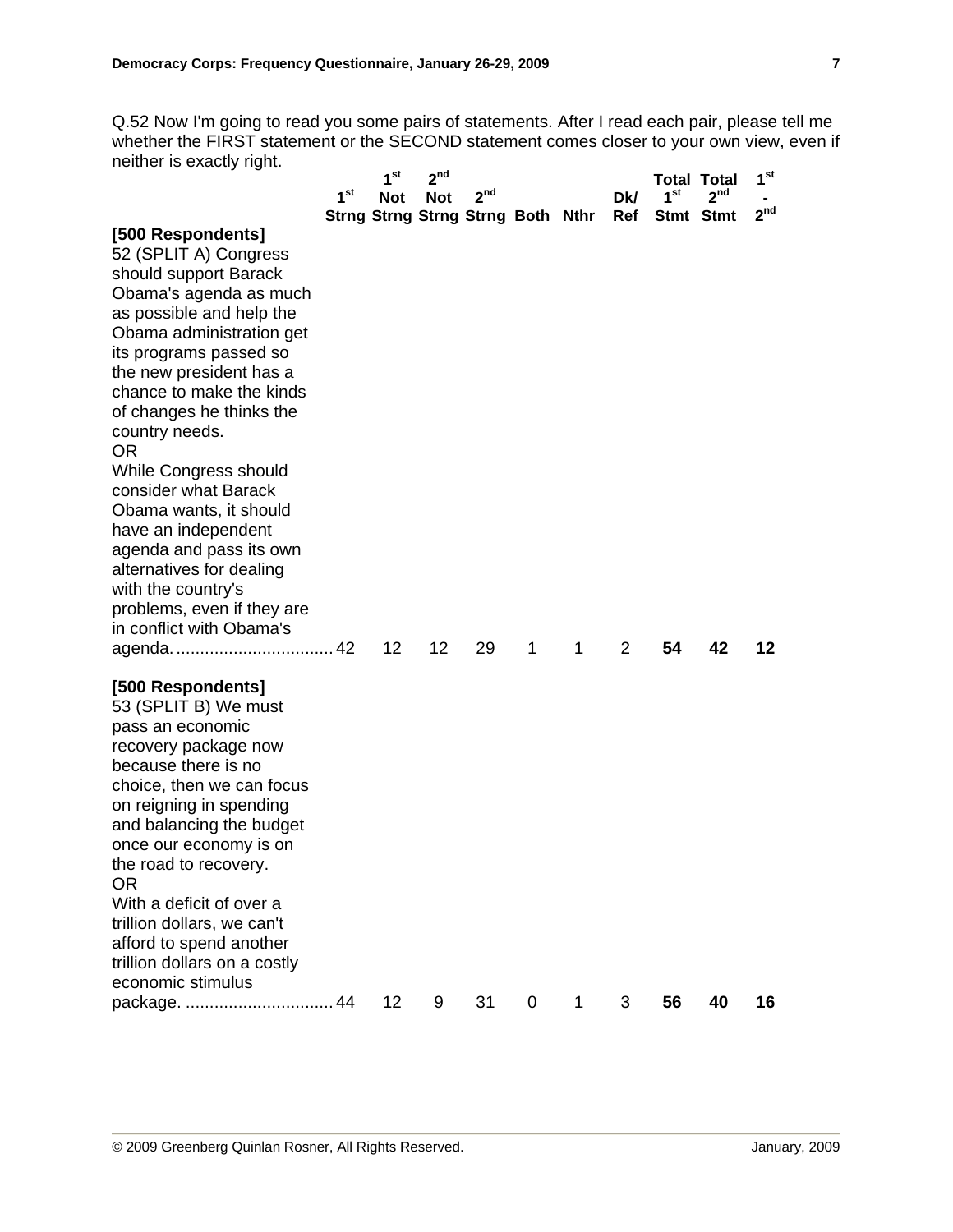|                                                                                                                                                                                                                              |                 | 1 <sup>st</sup> | 2 <sup>nd</sup> |                                   |          |   |            | Total Total     |                 | 1 <sup>st</sup> |
|------------------------------------------------------------------------------------------------------------------------------------------------------------------------------------------------------------------------------|-----------------|-----------------|-----------------|-----------------------------------|----------|---|------------|-----------------|-----------------|-----------------|
|                                                                                                                                                                                                                              | 1 <sup>st</sup> | <b>Not</b>      | <b>Not</b>      | 2 <sup>nd</sup>                   |          |   | <b>Dk/</b> | 1 <sup>st</sup> | 2 <sup>nd</sup> |                 |
| [500 Respondents]<br>54 (SPLIT A) The<br>problems that President<br>Obama is facing are<br>mostly inherited from<br>President Bush and the<br>time of Republican control<br>in Washington.<br><b>OR</b><br>The problems that |                 |                 |                 | Strng Strng Strng Strng Both Nthr |          |   | Ref        | Stmt Stmt       |                 | 2 <sup>nd</sup> |
| President Obama and the<br>Democrats are facings are<br>mostly of their own                                                                                                                                                  |                 | 9               | $\overline{7}$  | 24                                | 3        | 3 | 2          | 61              | 31              | 31              |
| [500 Respondents]<br>55 (SPLIT B) President<br>Obama and the<br>Democrats are making<br>progress addressing the<br>country's problems.<br>OR.<br>President Obama and the<br>Democrats are faltering<br>before the country's  |                 |                 |                 |                                   |          |   |            |                 |                 |                 |
| problems<br>45<br>(ref:PAIRS08)                                                                                                                                                                                              |                 | 17              | 9               | 23                                | $\Omega$ | 2 | 4          | 62              | 32              | 30              |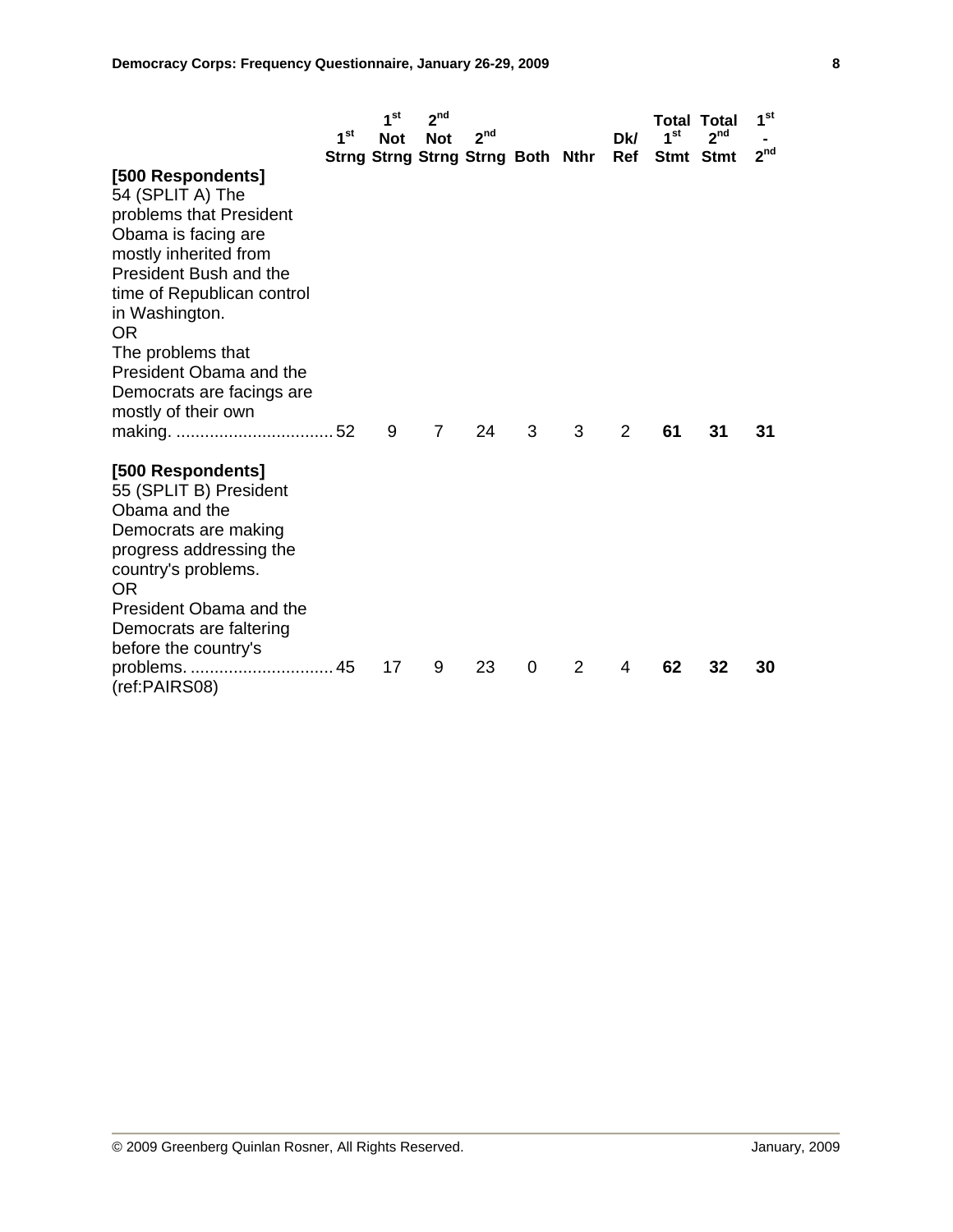Q.56 Now I want to ask you some questions about what Barack Obama is trying to achieve for the country. I'm going to read you a list of goals that some people have set for the new president. On a scale from zero to ten, with zero meaning NOT IMPORTANT AT ALL, ten meaning EXTREMELY IMPORTANT and five the half-way point, please rate how important each of these goals are to Barack Obama. Remember, I want to know how important you think each of these are to Barack Obama, not to yourself.

| Ref<br>3<br>2       |
|---------------------|
|                     |
| 2<br>2              |
| 3<br>1              |
| 2<br>2              |
| $\overline{2}$<br>1 |
|                     |
|                     |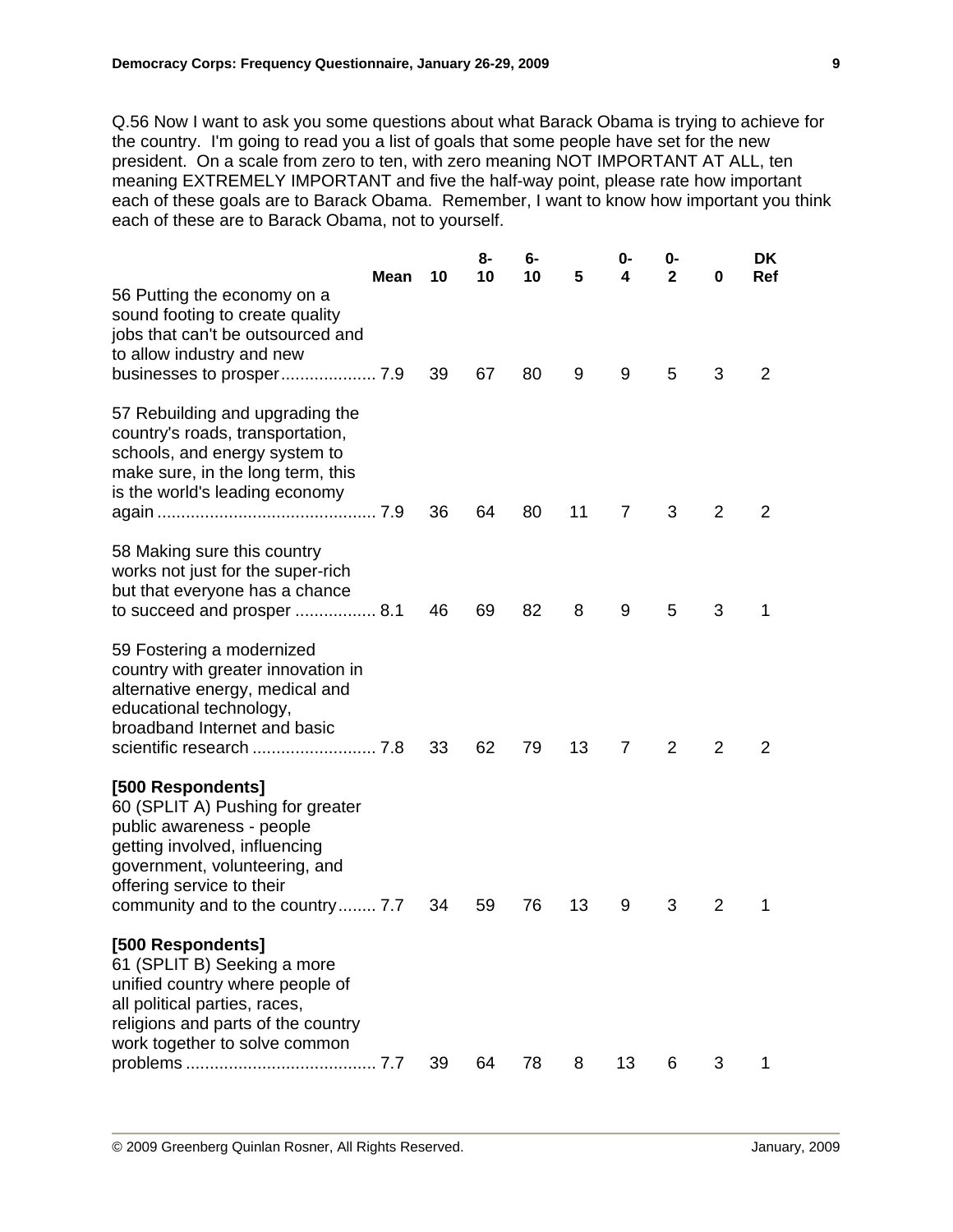| <b>Mean</b>                                                                                                                                                                               | 10 | 8-<br>10 | 6-<br>10 | 5  | 0-<br>4         | 0-<br>$\mathbf{2}$ | 0 | DK<br><b>Ref</b> |
|-------------------------------------------------------------------------------------------------------------------------------------------------------------------------------------------|----|----------|----------|----|-----------------|--------------------|---|------------------|
| 62 Weakening the power of<br>special interests in Washington<br>so that politicians address issues<br>important to voters, not big                                                        | 32 | 51       | 69       | 14 | 14              | 9                  | 5 | 3                |
| 63 Restoring an American<br>middle class that can count on<br>quality jobs and a secure<br>retirement and that can see the<br>next generation do even better  7.8                         | 40 | 66       | 79       | 8  | 11              | 6                  | 4 | 1                |
| 64 Demanding personal<br>responsibility from all, with less<br>greed and everyone accountable<br>for their own actions and more                                                           | 38 | 62       | 77       | 9  | 13              | 7                  | 4 | 1                |
| 65 Instead of big business<br>getting whatever it wants from<br>government, making sure<br>agencies protect consumers to<br>get safe products, food and<br>drugs, and regulate the big    | 31 | 55       | 75       | 13 | 9               | 4                  | 2 | 3                |
| 66 Creating a new national<br>commitment to reduce our<br>dependence on foreign oil,<br>increase our use of alternative<br>and clean energy sources, and<br>boost US leadership on global | 36 | 65       | 81       | 9  | 9               | 5                  | 3 | 1                |
| [500 Respondents]<br>67 (SPLIT A) Restoring respect<br>for America in the world as a<br>moral leader, restoring our key<br>alliances, and putting more<br>emphasis on diplomacy  8.0      | 43 | 69       | 82       | 9  | 9               | 5                  | 3 | 1                |
| [500 Respondents]<br>68 (SPLIT A) Creating an<br>accountable government that is<br>responsive to people, effective<br>and less bureaucratic and<br>wasteful, and held accountable         | 39 | 64       | 79       | 8  | 12 <sub>2</sub> | 7                  | 5 | 1                |
|                                                                                                                                                                                           |    |          |          |    |                 |                    |   |                  |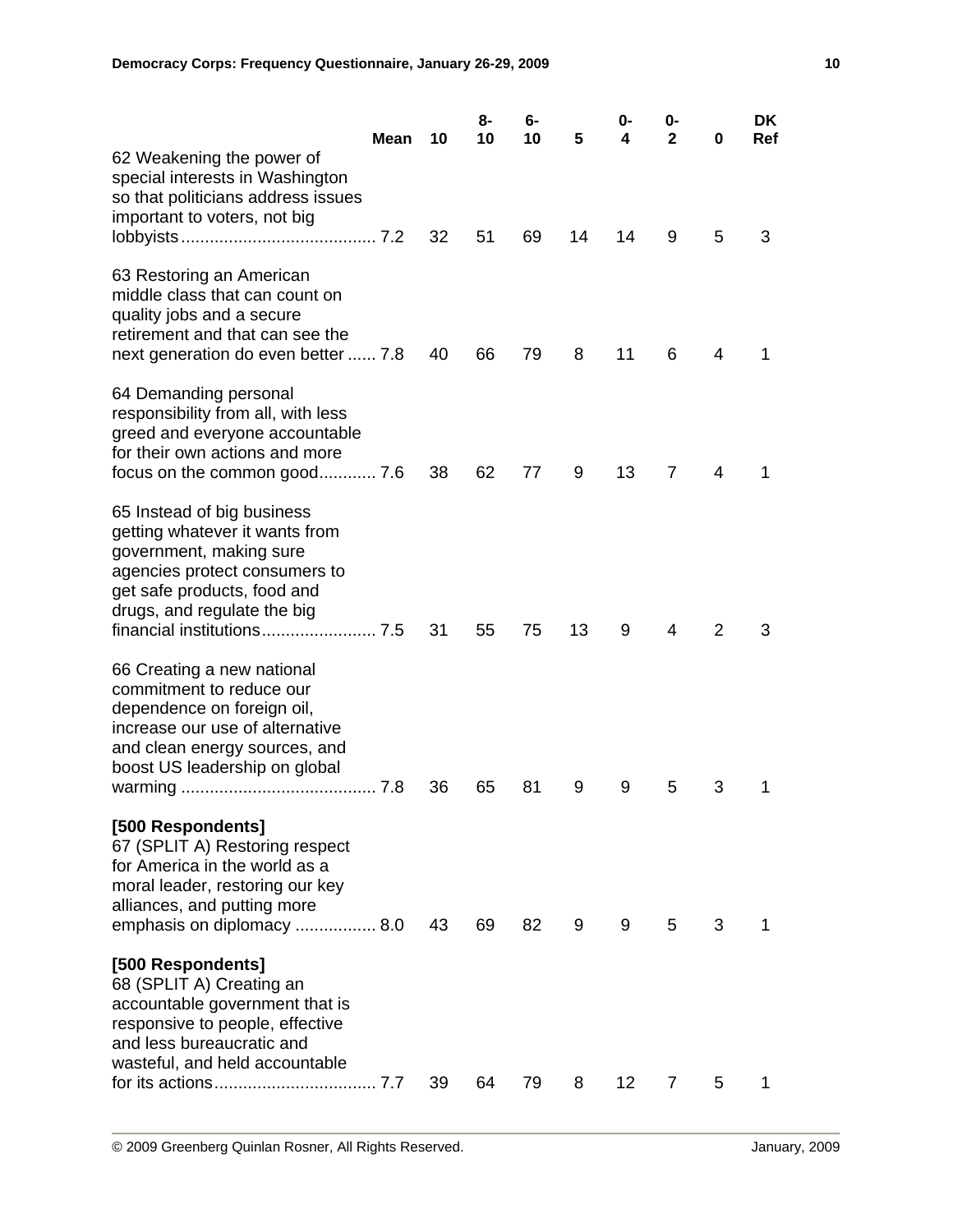|                                                                                                                                                                                                                                     | Mean | 10 | 8-<br>10 | 6-<br>10 | 5  | 0-<br>4 | 0-<br>$\mathbf{2}$ | 0 | DK.<br>Ref |
|-------------------------------------------------------------------------------------------------------------------------------------------------------------------------------------------------------------------------------------|------|----|----------|----------|----|---------|--------------------|---|------------|
| [500 Respondents]<br>69 (SPLIT B) Getting the federal<br>deficit under control, dealing with<br>future entitlements, like Medicare<br>and Social Security, ending<br>wasteful spending and moving<br>toward a balance budget in the |      | 37 | 60       | 72       | 11 | 15      | 11                 | 5 |            |
| [500 Respondents]<br>70 (SPLIT B) Strengthening<br>America's security, by increasing<br>troop levels in Afghanistan and<br>intensifying the pursuit of all<br>Qaeda, while also starting a<br>carefully planned withdrawal of       |      |    |          |          |    |         |                    |   |            |
| (ref:OBAMPROJ)                                                                                                                                                                                                                      |      | 30 | 53       | 69       | 12 | 17      | 10                 | 6 | 2          |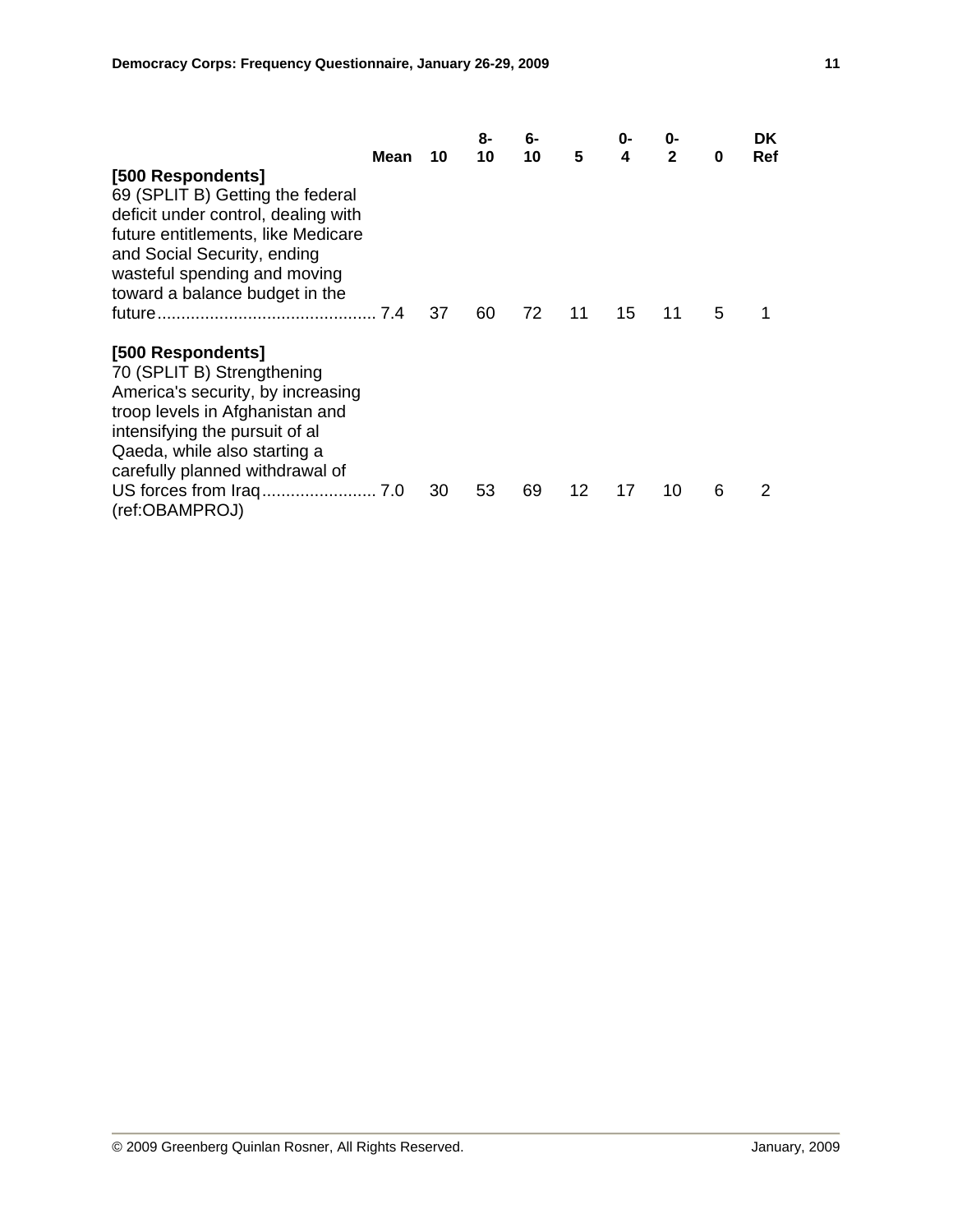# **[500 Respondents]**

Q.71 (SPLIT C) And of the items you just heard, which TWO do you think are most important to Barack Obama?

| Total                                                     |
|-----------------------------------------------------------|
| Putting the economy on a sound footing to create jobs  37 |
| [258 Respondents]                                         |
| (SPLIT A) Restoring respect for America in the world      |
|                                                           |
| Making sure the country works for everyone, not just      |
|                                                           |
| Restoring the American middle class for this              |
|                                                           |
| [242 Respondents]                                         |
| (SPLIT B) Strengthening America's security by shifting    |
|                                                           |
| [242 Respondents]                                         |
| (SPLIT B) Getting deficits under control and moving to    |
|                                                           |
| Creating a commitment to use clean energy and lead        |
|                                                           |
| Rebuilding the country's infrastructure to boost long-    |
|                                                           |
| [258 Respondents]                                         |
| (SPLIT A) Creating an accountable government that is      |
|                                                           |
| [242 Respondents]                                         |
| (SPLIT B) Seeking a more unified country to solve         |
|                                                           |
| Demanding personal responsibility and accountability 9    |
| Fostering a modernized country with greater innovation 6  |
| Making sure government protects consumers, not big        |
|                                                           |
| [258 Respondents]                                         |
| (SPLIT A) Pushing for greater public awareness,           |
|                                                           |
|                                                           |
|                                                           |
|                                                           |
|                                                           |
| (ref:BHOFOL1)                                             |
|                                                           |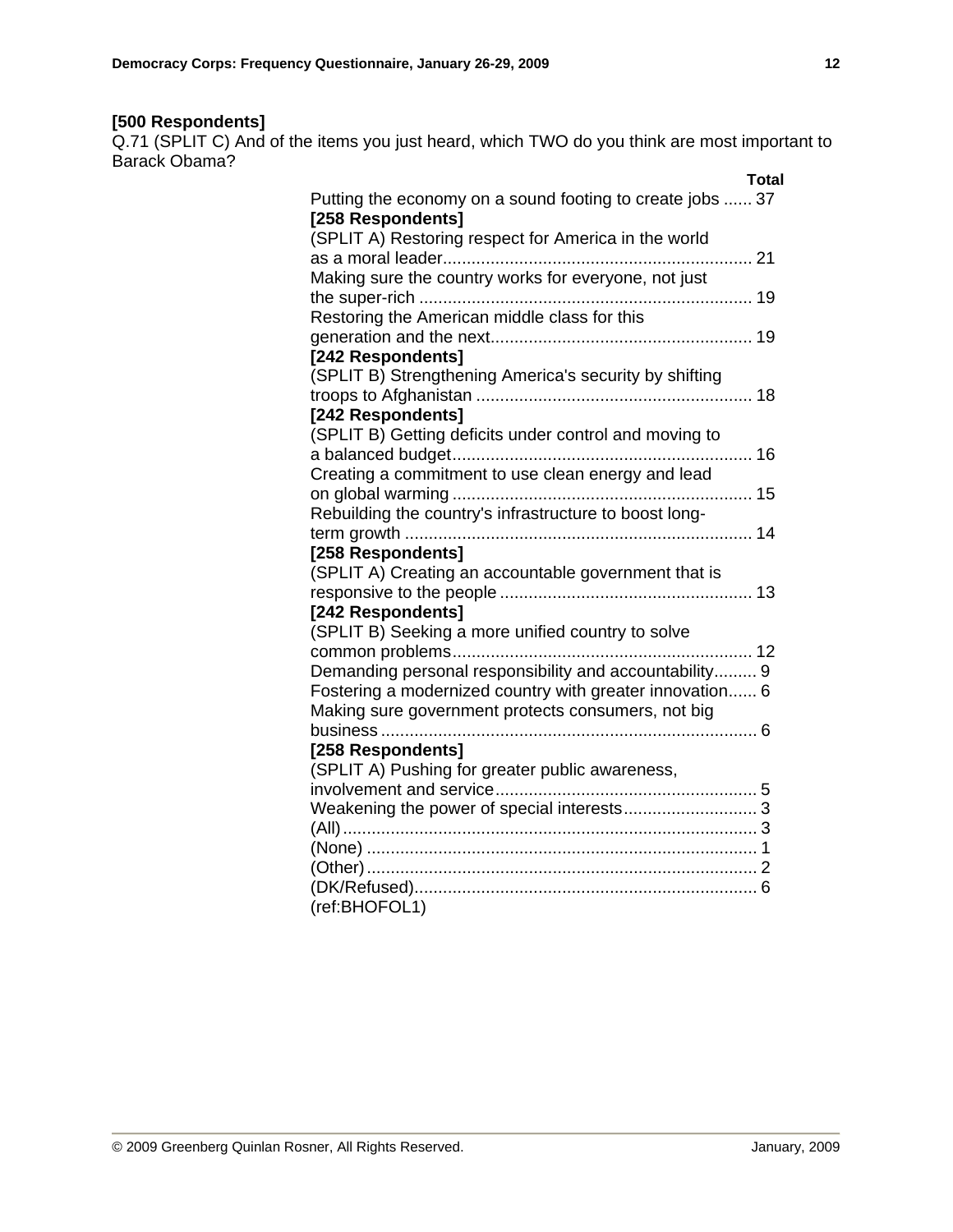[500 Respondents]<br>Q.72 (SPLIT D) And of the items you just heard, which do you think are most important to Barack Obama?

| <b>ISSUES</b> |  |
|---------------|--|
|               |  |
|               |  |
|               |  |
|               |  |
|               |  |
|               |  |
|               |  |
|               |  |
|               |  |
|               |  |
|               |  |
|               |  |
|               |  |
|               |  |
|               |  |
|               |  |
|               |  |
|               |  |
|               |  |
|               |  |
|               |  |
| (ref:BHOFOL2) |  |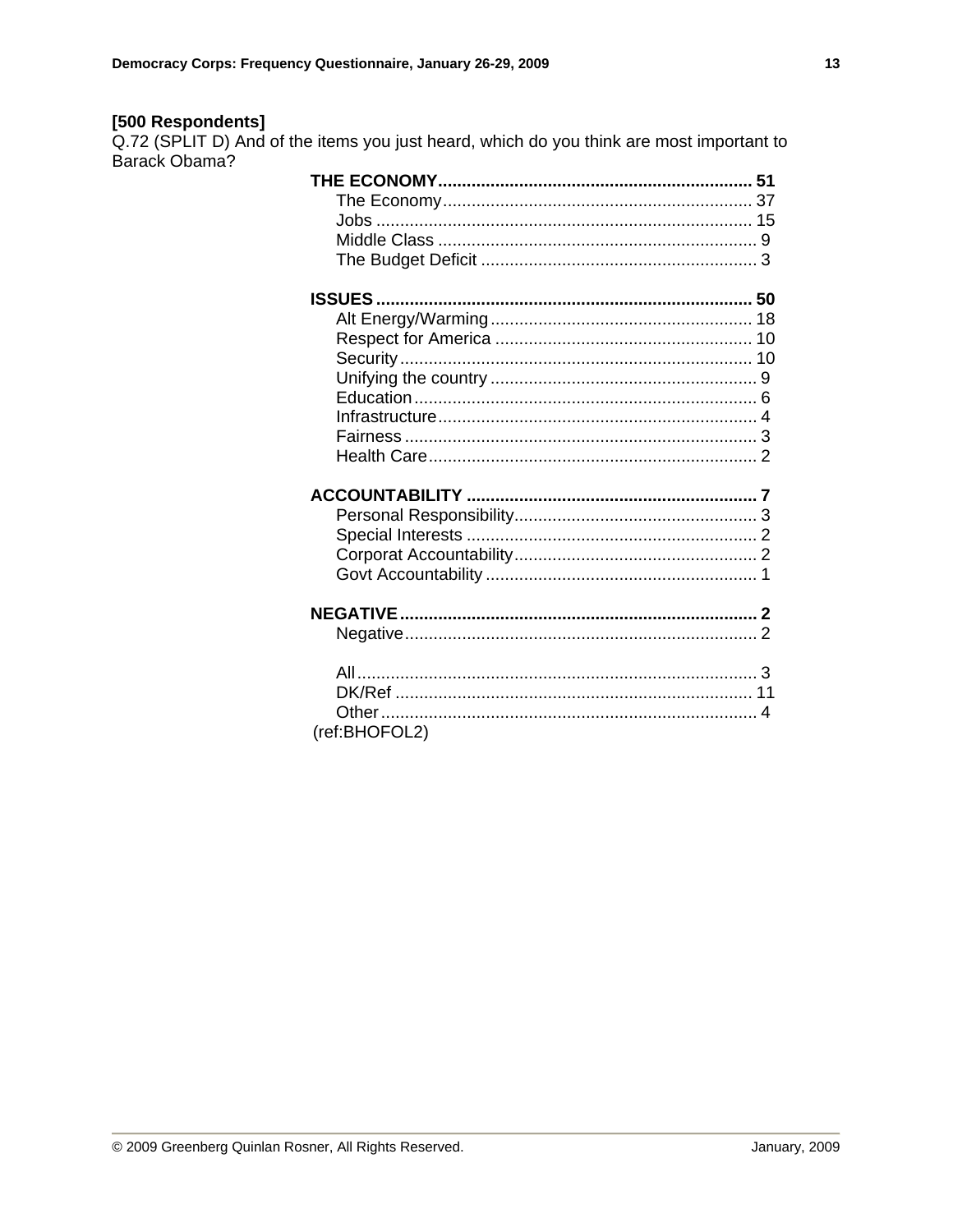Q.73 And asking this a different way, of all of these items which TWO are most important to you?

| Total                                                     |
|-----------------------------------------------------------|
| Putting the economy on a sound footing to create jobs  40 |
| [500 Respondents]                                         |
| (SPLIT B) Getting deficits under control and moving to    |
|                                                           |
| [500 Respondents]                                         |
| (SPLIT A) Restoring respect for America in the world      |
|                                                           |
| [500 Respondents]                                         |
| (SPLIT B) Strengthening America's security by shifting    |
|                                                           |
| Restoring the American middle class for this              |
|                                                           |
| Making sure the country works for everyone, not just      |
|                                                           |
| [500 Respondents]                                         |
| (SPLIT A) Creating an accountable government that is      |
|                                                           |
| Creating a commitment to use clean energy and lead        |
|                                                           |
| Demanding personal responsibility and accountability 14   |
| Rebuilding the country's infrastructure to boost long-    |
|                                                           |
| [500 Respondents]                                         |
| (SPLIT B) Seeking a more unified country to solve         |
|                                                           |
|                                                           |
| Making sure government protects consumers, not big        |
|                                                           |
| Fostering a modernized country with greater innovation 4  |
| [500 Respondents]                                         |
| (SPLIT A) Pushing for greater public awareness,           |
|                                                           |
|                                                           |
|                                                           |
|                                                           |
|                                                           |
| (ref:BHOFOL3)                                             |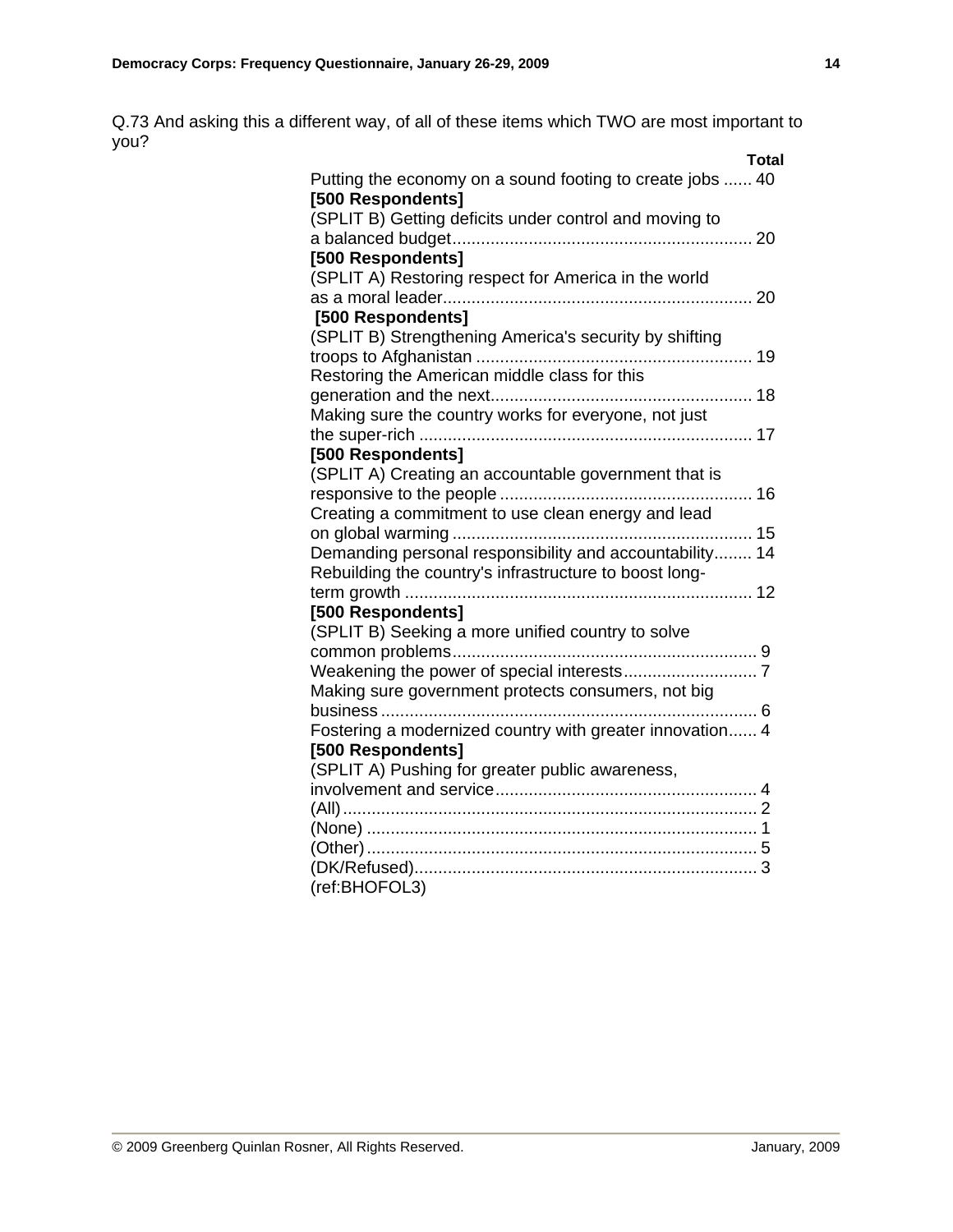Q.74 Now, I'm going to read you a list of things that Barack Obama said he intended to do if elected president. For each one, please tell me whether Obama is keeping his promise or not keeping it.

|                                                                                                                                              | <b>Pro</b> | No.<br>gress prgrs |                | Keep Keep Nt Kp Nt Kp<br>Try Not Too<br>ing Trying early |    | DK<br>Ref | Keep<br>ing | <b>Total Total Keep</b><br><b>Not</b><br><b>Kpng</b> | <b>Not</b> |
|----------------------------------------------------------------------------------------------------------------------------------------------|------------|--------------------|----------------|----------------------------------------------------------|----|-----------|-------------|------------------------------------------------------|------------|
| 74 Restoring America's standing                                                                                                              |            | $\overline{7}$     | 8              | $\overline{7}$                                           | 17 | 8         | 60          | 14                                                   | 46         |
| 75 Creating or saving 3 million                                                                                                              |            | $12 \overline{ }$  | 14             | 9                                                        | 26 | 11        | 40          | 23                                                   | 18         |
| 76 Making health insurance<br>affordable for all Americans 22                                                                                |            | 13                 | 11             | 9                                                        | 28 | 17        | 35          | 20                                                   | 15         |
| 77 Taking bold action to reduce                                                                                                              |            | 14                 | 9              | 8                                                        | 25 | 16        | 42          | 17                                                   | 24         |
| [500 Respondents]<br>78 (SPLIT A) Creating new<br>industries in America centered<br>on alternative energy 26                                 |            | 14                 | 9              | 8                                                        | 28 | 15        | 40          | 17                                                   | 23         |
| [500 Respondents]<br>79 (SPLIT B) Shifting to<br>alternative energy and ending<br>dependence on foreign oil by                               |            | 14                 | 10             | 8                                                        | 24 | 10        | 47          | 18                                                   | 29         |
| [500 Respondents]<br>80 (SPLIT A) Responsibly pulling<br>troops out of Iraq within 16                                                        |            | 12                 | 9              | 6                                                        | 21 | 15        | 50          | 14                                                   | 35         |
| 81 Raising taxes on the very<br>wealthiest and cutting taxes for                                                                             |            | 13                 | 12             | 10                                                       | 23 | 15        | 40          | 22                                                   | 18         |
| 82 Making government more<br>open, transparent and<br>accountable to the public 50 7                                                         |            |                    | 7 <sup>7</sup> | 12 <sub>2</sub>                                          | 15 | 9         | 57          | 19                                                   | 37         |
| 83 Reducing the influence of<br>special interests and lobbyists in                                                                           |            | 8                  | 7 <sup>7</sup> | 14                                                       | 21 | 13        | 45          | 21                                                   | 24         |
| [500 Respondents]<br>84 (SPLIT B) Shifting our focus<br>from Iraq to Afghanistan to<br>address the terrorist threat there43<br>(ref:BHOPROM) |            | 12                 | 8              | 7 <sup>7</sup>                                           | 17 | 12        | 55          | 15                                                   | 40         |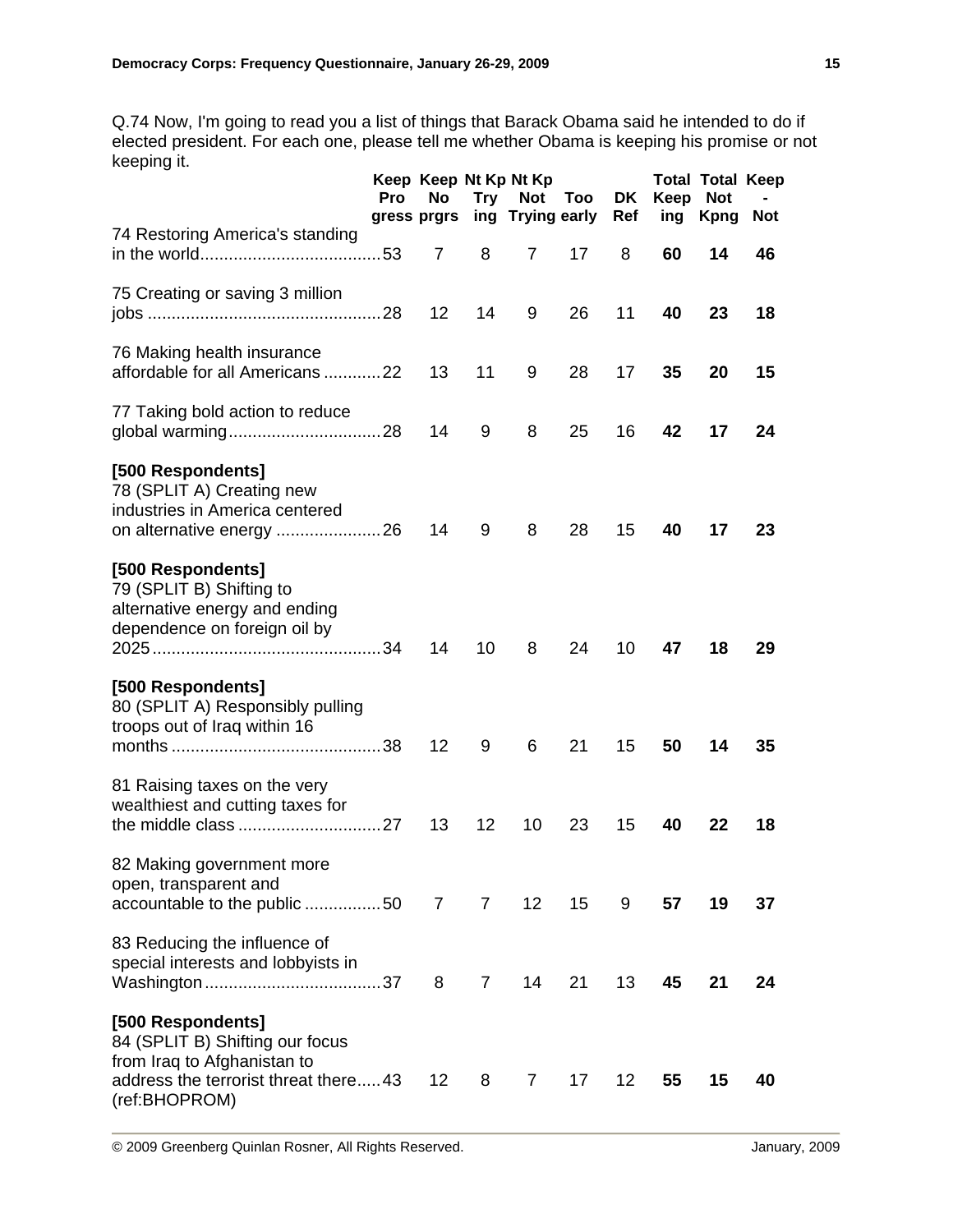Q.88 Finally, I would like to ask you a few questions for statistical purposes. What is the last year of schooling that you have completed?

|            | Total |
|------------|-------|
|            |       |
|            |       |
|            |       |
|            |       |
|            |       |
|            |       |
|            |       |
| (ref:EDUC) |       |

Q.89 Are you a member of a labor union? (IF NO) Is any member of your household a union member?

|             | Total |
|-------------|-------|
|             |       |
|             |       |
|             |       |
|             |       |
| (ref:UNION) |       |

Q.90 Are you married, single, separated, divorced, or widowed?

|               | Total |
|---------------|-------|
|               |       |
|               |       |
|               |       |
|               |       |
|               |       |
|               |       |
| (ref:MARITAL) |       |

Q.91 Do you have any children 18 years of age or younger living at home?

|            | Total |
|------------|-------|
|            |       |
|            |       |
|            |       |
| (ref:KIDS) |       |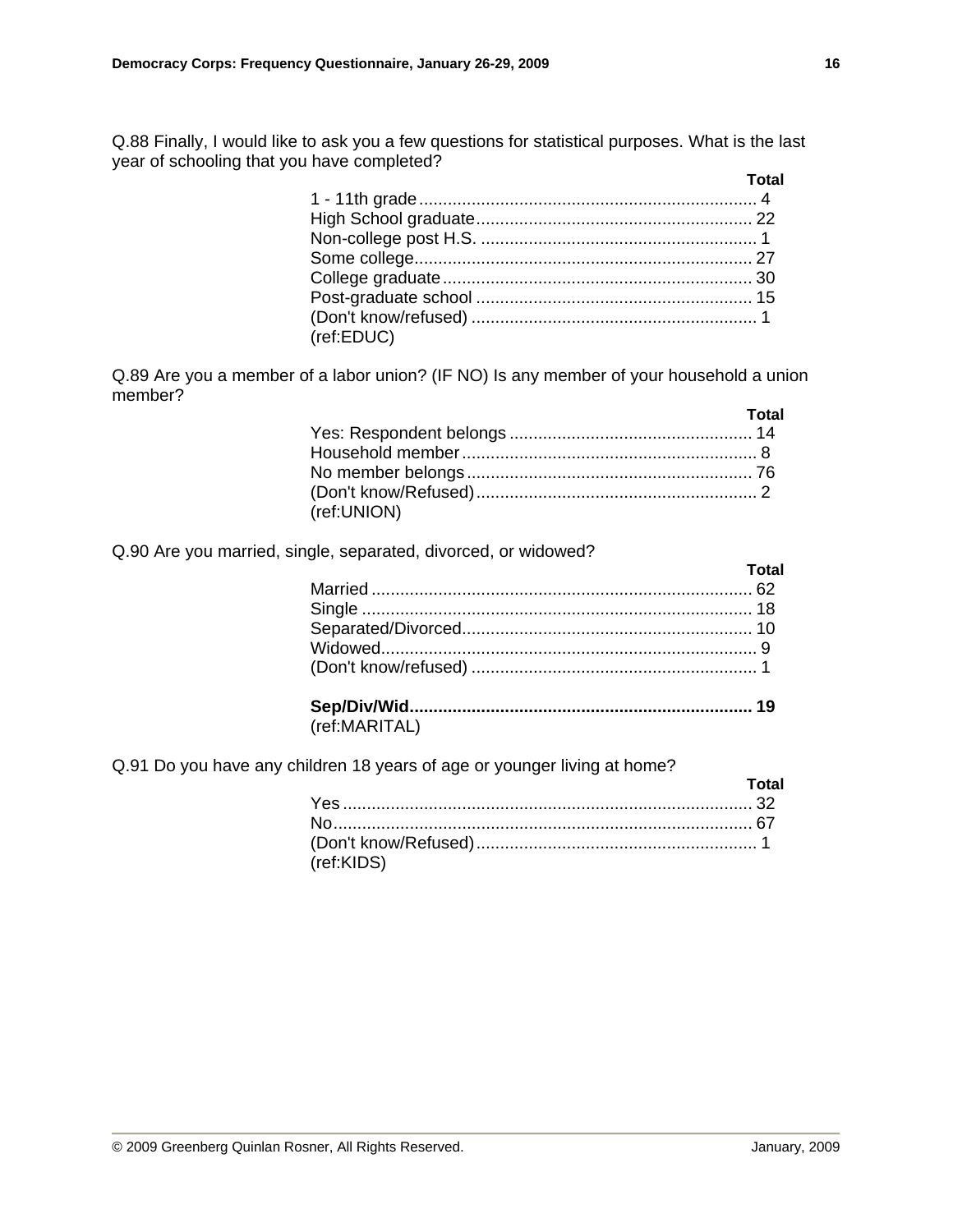Q.92 Generally speaking, do you think of yourself as a Democrat, a Republican or what?

|              | Total |
|--------------|-------|
|              |       |
|              |       |
|              |       |
|              |       |
|              |       |
|              |       |
|              |       |
|              |       |
| (ref:PTYID1) |       |
|              |       |

Q.95 Thinking in political terms, would you say that you are Conservative, Moderate, or Liberal?

|             | <b>Total</b> |
|-------------|--------------|
|             |              |
|             |              |
|             |              |
|             |              |
| (ref:IDEO1) |              |

# **[173 Respondents]**

Q.96 (ASK IN CELL SAMPLE ONLY) First of all, thinking about your telephone use – is there at least one telephone INSIDE your home that is currently working and is not a cell phone?

|                | Total |
|----------------|-------|
|                |       |
|                |       |
|                |       |
| (ref:LANDLINE) |       |

### **[827 Respondents]**

Q.97 (ASK IN LANDLINE SAMPLE ONLY) Now thinking about your telephone use, do you have a working cell phone?

|                | Total |
|----------------|-------|
|                |       |
|                |       |
|                |       |
| (ref:CELLLINE) |       |

### **[739 Respondents]**

Q.98 (DO NOT ASK IF NO IN LANDLINE) (DO NOT ASK IF NO IN CELLLINE) Of all the personal telephone calls that you receive, do you get…

|                                                    | Total |
|----------------------------------------------------|-------|
|                                                    |       |
| Some on a cell phone and some on a regular home    |       |
|                                                    |       |
| All or almost all calls on a regular home phone 37 |       |
|                                                    |       |
| (ref:DUALUSE)                                      |       |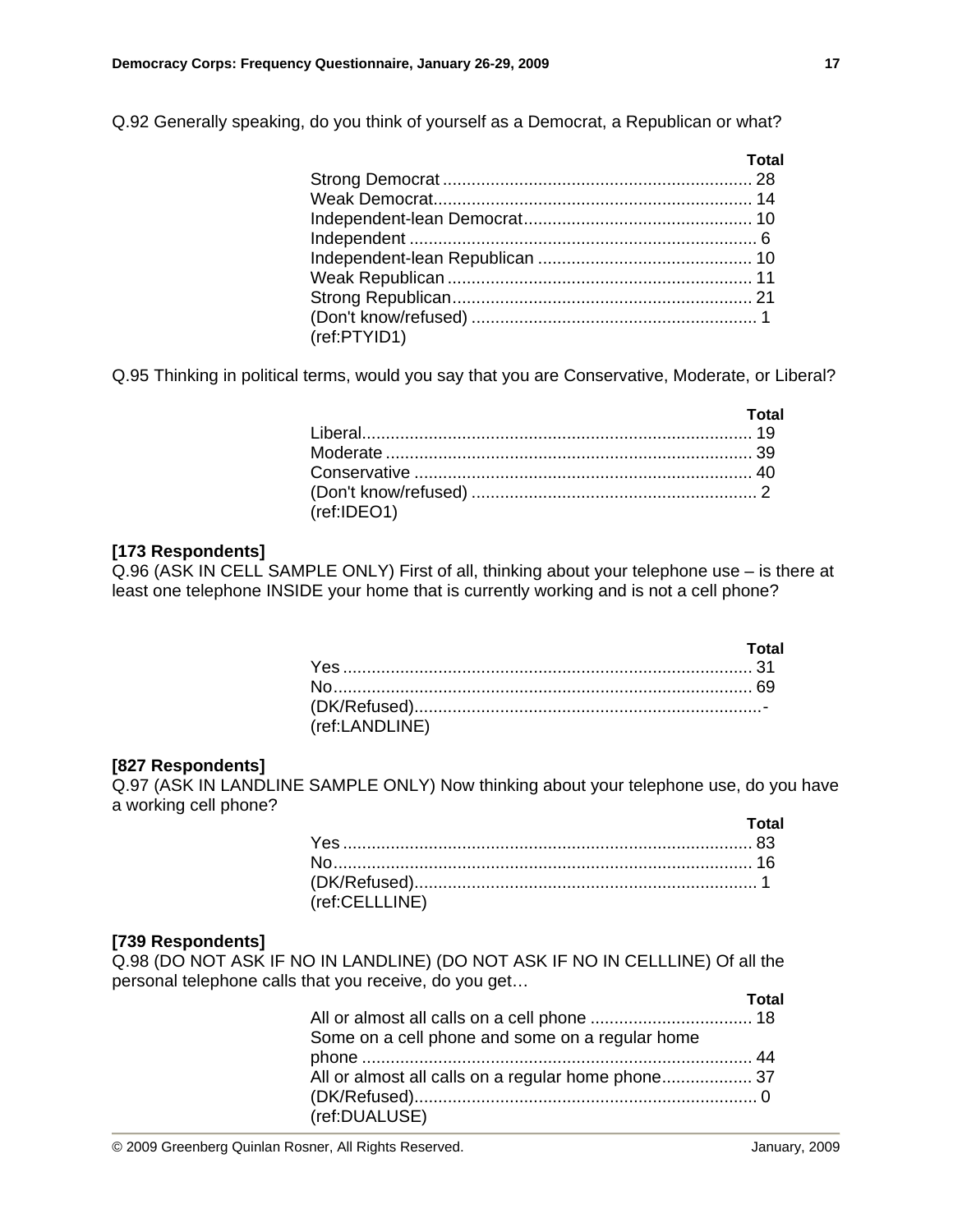# Combined Phone Use

Q.99 What is your religion?

| <u>and the contract of the Total</u> |
|--------------------------------------|
|                                      |
|                                      |
|                                      |
|                                      |
|                                      |
|                                      |
|                                      |

# **[550 Respondents]**

Q.100 (ASK IF PROTESTANT) Which one of these words best describes your kind of Christianity – fundamentalist, evangelical, charismatic, Pentecostal or moderate to liberal?

| (ref:RELIG3) |  |
|--------------|--|

Q.101 How often do you attend religious services -- more than once a week, once a week, once or twice a month, several times a year, or hardly ever?

| <u>and the contract of the Total</u> |
|--------------------------------------|
|                                      |
|                                      |
|                                      |
|                                      |
|                                      |
|                                      |
|                                      |
|                                      |

(ref:RELIG2)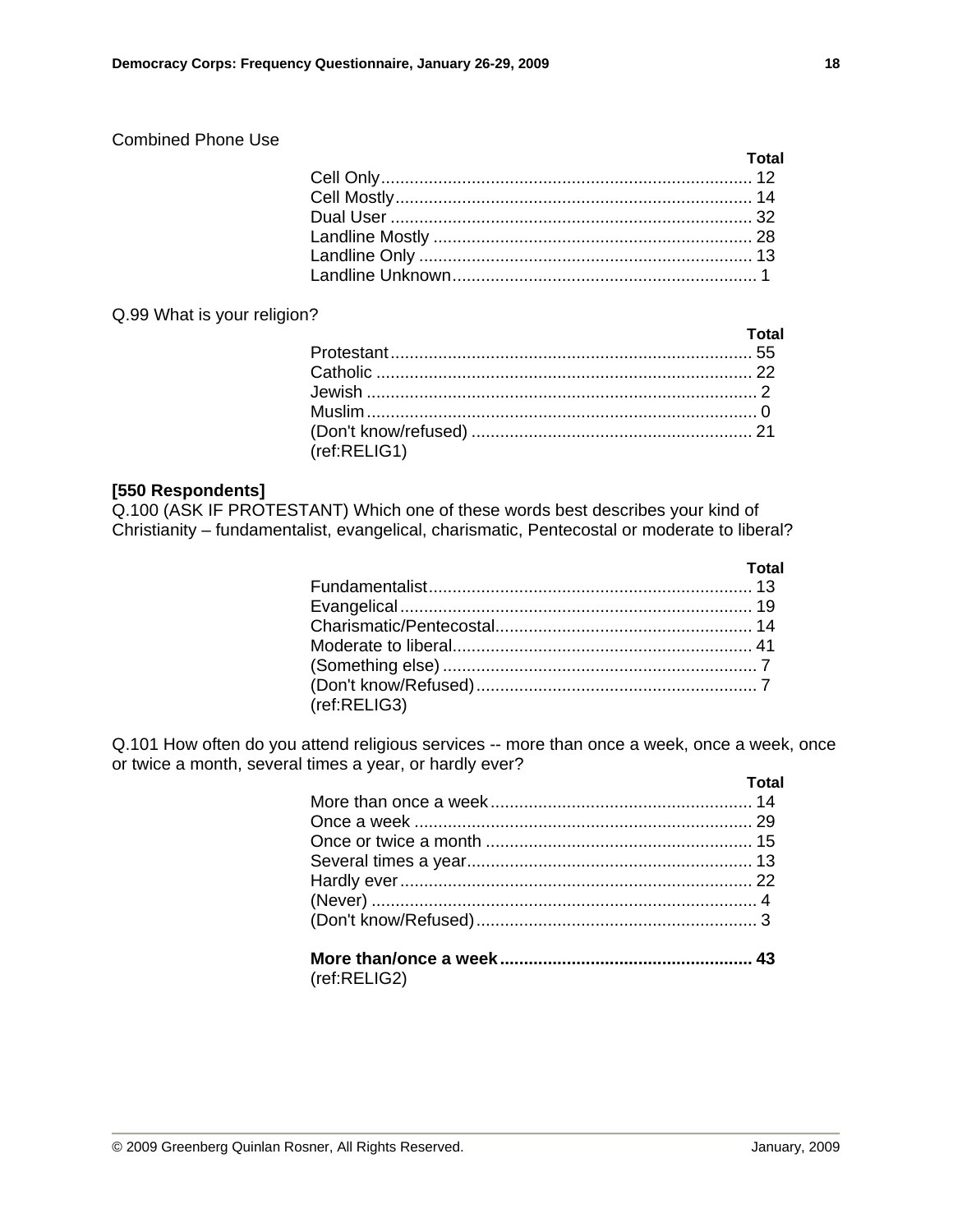#### **[988 Respondents]**

Q.102 (ASK IF VOTED IN VOTE08) In the 2008 election for president, did you vote for Democrat Barack Obama or Republican John McCain?

|                | Total |
|----------------|-------|
|                |       |
|                |       |
|                |       |
|                |       |
|                |       |
|                |       |
| (ref:VOTE2008) |       |

#### **[405 Respondents]**

Q.103 (ASK IF MCCAIN IN VOTE 2008) If the 2008 election were held again today and the candidates were Democrat Barack Obama or Republican John McCain for whom would you vote?

|                | Total |
|----------------|-------|
|                |       |
|                |       |
|                |       |
|                |       |
|                |       |
|                |       |
| (ref:REVOTE08) |       |

#### **[988 Respondents]**

 $\overline{a}$ 

Q.104 (ASK IF VOTED IN VOTE08) In the 2008 election for Congress, did you vote for (2008 HOUSE DEMOCRAT) or (2008 HOUSE REPUBLICAN)<sup>2</sup>?

|                | Total |
|----------------|-------|
|                |       |
|                |       |
|                |       |
|                |       |
|                |       |
| (ref:VTCG2008) |       |

Q.105 What racial or ethnic group best describes you?

|               | Total |
|---------------|-------|
|               |       |
|               |       |
|               |       |
|               |       |
|               |       |
|               |       |
|               |       |
| (ref:RACETHN) |       |

 $2^2$  For the landline sample, actual candidate names were inserted preceded by party. In unopposed districts, a generic ("the Democratic candidate" or "the Republican candidate") was inserted as the challenger. For the cellular sample, both candidates were unnamed generic.

<sup>© 2009</sup> Greenberg Quinlan Rosner, All Rights Reserved. January, 2009